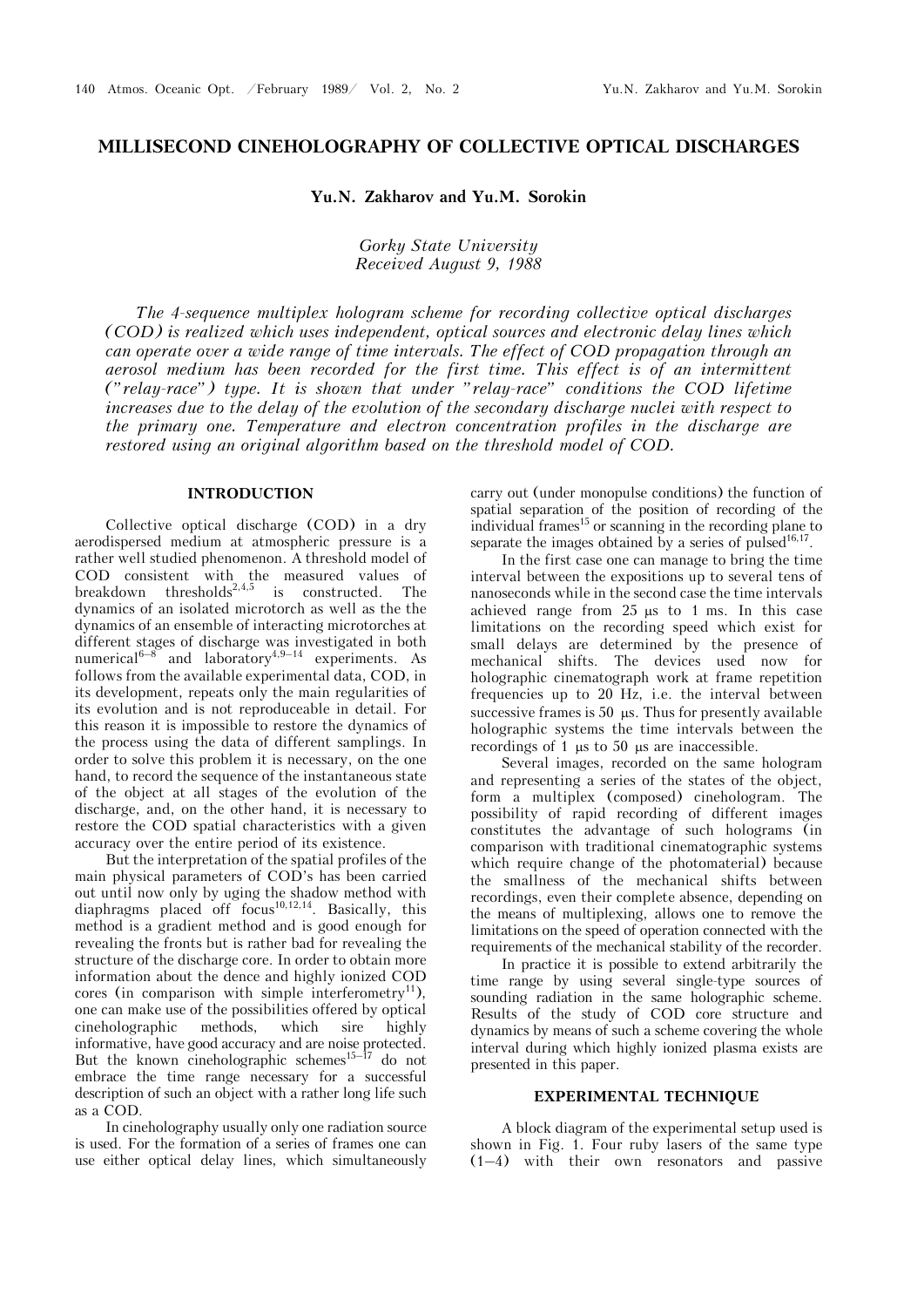Q-switches are used as the light sources. The storage capacitors of these lasers are charged simultaneously and whole triggering pulses are applied to the flash lamps in the delays formed using electronic generators, which makes it possible to achieve the desired time intervals between the pulses (6, 7,  $\Delta t_1 - \Delta t_n$  in Fig. 1). In our scheme the time intervals between exposures can be changed from several us up to several milliseconds, which is quite enough for recording all the main stages of the COD development.



*FIG. 1. Blockdiagram of the setup for recording multiplex COD-holograms using independent laser sources.* 

The time delays can be varied, if necessary, from nanoseconds up to tens of seconds by changing the delay ciruitry.

The instability of the time delays connected with the use of passive Q-switching does not stand in the way of the solution of the above-stated problem. But if the requirements on the accuracy of the time-gating are more strict (as is, the case e.g., in studies of a long laser spark structure), it is necessary to use active Q-switching in laser sources. It is advisable to construct the optical scheme of the setup in such a way that it does not contain any components which must be moved in the course of the exposing operations, thus not imposing any limitations from below on the time between exposures. For this purpose, part of the radiation from each source is directed to one and the same collimator and form four reference beams crossing the subject beam at different angles. Since the hologram 10 is formed by four pairs of beams, all four subholograms contribute to the image restoration process when illuminated by a restoring wave coincident with one of the reference waves. As a consequence, these four images can overlap, thus spoiling the quality of the restored image. The possibility of obtaining independently restored images of individual frames in the main cinehologram, formed using reference waves directed at an object from different angles, can be provided by proper geometrical arrangement of the optical scheme of the cinehologram recording. The required characteristics of such an arrangement can be easily calculated. Calculations show that at a large enough distance from the hologram the restored images do not overlap due to

their angular separation. For the same reason the axial background noise also does not interfere.

In our cineholographic setup the angles at which the reference beams are incident on the hologram are as follows: for the object beam  $\alpha = 19^{\circ}$ ; for the reference beams  $\beta_1 = -17^{\circ}$ ;  $\beta_2 = -36^{\circ}$ ;  $\beta_3 = -6^{\circ}$ ;  $\beta_4 = 32^{\circ}$ . Diffraction angles of the restored real images are as follows:  $\alpha_1^* = 65.5^{\circ}; \quad \alpha_2^* = 90^{\circ}; \quad \alpha_3^* = 32.3^{\circ};$  $\alpha_{4}^{*} = -47.2^{\circ}$ . The imaginary image is restored in the direction of propagation of the object beam. As a result, the possibility exists of independently restoring the image of any frame using the appropriate beam and also of obtaining mutually interfered images of any two (or more) frames when illuminating the hologram with two (or more) reference beams simultaneously.

The initiating laser 5 is synchronized with the cineholographic setup and a recording oscilloscopes<sup>8,9</sup>.

A COD was obtained in laboratory air containing aerosols at the focal point of a lens illuminated with the beam from a neodymium glass laser 5. The laser delivered pulses of about 1  $\mu$ s (is total duration in the free generation mode. The averaged intensity at the focal spot of  $2$  to  $6 \mu m$  in diameter reached values of  $5 \times 10^5$  to  $10^6$  W/cm<sup>2</sup>.

Aerosol powder of boron carbide  $B_4C$  was blown through the focal volume by an aerosol generator $10$ . The generator provides stationarity of the statistical characteristics of the aerosol ensemble (concentration  $n_a = 10^3$  cm<sup>-3</sup> and average size of particles  $a = 100 \text{ }\mu\text{m}$ ) within a stream of about 1 cm in diameter. As a result, the region where the aerosol stream and the focal volume overlap (with mutually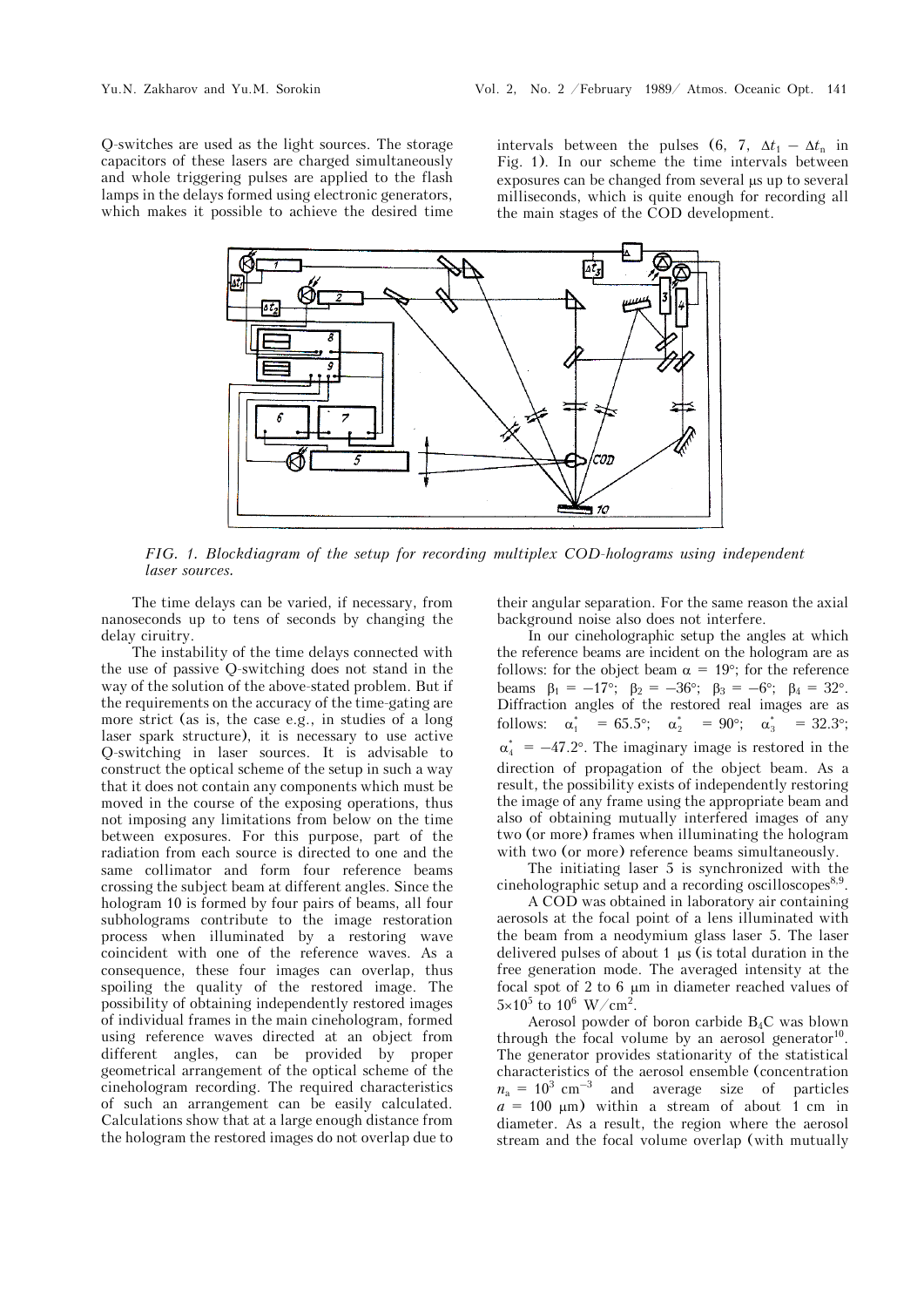perpendicular axes and close transverse sizes) and where the core of the COD is formed turns out to be compact and close to spherical. Thus one can obtain an idea of the dynamics of COD expansion along different directions even if the diameters of the object and reference beams are limited. Sounding pulses of duration  $\tau_{p2}$  = 40 ns were delivered by a Q-switched ruby laser at the wavelength 694 nm. The time delays  $\Delta t_1 - \Delta t_4$  were chosen so as to allow the recording of the most essential stages of the COD evolution.



*FIG. 2. Restored holographic interferograms of COD at successive moments: a) 400 us: b)* 810 µs; c) 1040 µs; and d) 1360 µs. The axis *of aerosol stream is in the plane z = 0 and coincides with the vertical axis of the field of view. The arrows show the direction of propagation of the initiating beam. A is the primary COD-core, and is the secondary COD-core.* 

## **QUALITATIVE RESULTS**

Restored holograms for one of the COD realizations are presented in Fig. 2. Figure 2a visualizes the stage of the formation of the COD-core during the process of confluence of the microtorches produced on individual aerosol particles. The characteristic "tail" of the discharge is mainly due to a photoreactive aerosol ejection along the beam (cf Ref. 3) and to processes of interaction of the system of the vapor tracks of the particles with the optical radiation (influence of the track aureole on the propagation of microwave radiation is discussed in Ref. 18).

Figure 2 illustrates a new mechanism of expansion of the collective optical discharge formed in the aerosol medium. Indeed one can see from Fig. 2a in comparison with Fig. 2b that the primary COD-core (Fig. 2a) which is formed by a time  $t \geq 400$  us can under certain conditions produce a secondary COD-core in parallel with the well known process of continuous heat-conductive expansion near its leading front, which becomes a new center of heat-conductive expansion of the discharge (Fig. 2b). Formation and development of the secondary COD-core are delayed with respect to the primary core so that the discharge dynamics takes on a discrete "relay-race" character. Thus, in Fig. 2b the primary COD-core is larger than the secondary one, but in Fig. 2c both of them are already of the same size, while in Fig. 2d the secondary core becomes the primary one. The characteristic rate of the COD-core expansion according to Fig. 2 is about 15 m/s ( $v \approx 15$  m/s), which is agrees with the slow heat-conductive mechanism mentioned above. This value should be taken as an estimate of the "relay-race" expansion velocity under the nearthreshold conditions of COD.

Anisotropy of the "relay-race" (expansion along the counter direction to beam propagation) and also the conditions under which it exists are caused by the peculiarities of the physical conditions surrounding COD. As it was first shown in the Ref. 19, the most efficient mechanism of collective optical breakdown is the two-stage one, in which at the first stage separate plasmoids appear on the clusters (microensembles) of aerosol particles with locally increased concentration (anomalous, superthreshold concentration, according to Refs. 2 and 3). In this case the formation of the COD-region takes place at the second stage due to the plasmoids joining. The plasmoids are sustained in this process by the vapors from the vaporizing aerosol of nominal (average, subthreshold) concentration.

The "relay-race" is essentially a variant of the same process . The primary COD-core plays the role of one of the plasmoids of the aerosol microensemble. The microensemble initially isolated from the plasmoid with nearthreshold (in the sense defined in Refs. 2 and 3) parameters can produce a lagging plasmoid or a system of them, turning then into a secondary COD-core if pumped with vapors from the background aerosol and with heat from the primary COD-core. It is clear that the probability of occurence threshold conditions is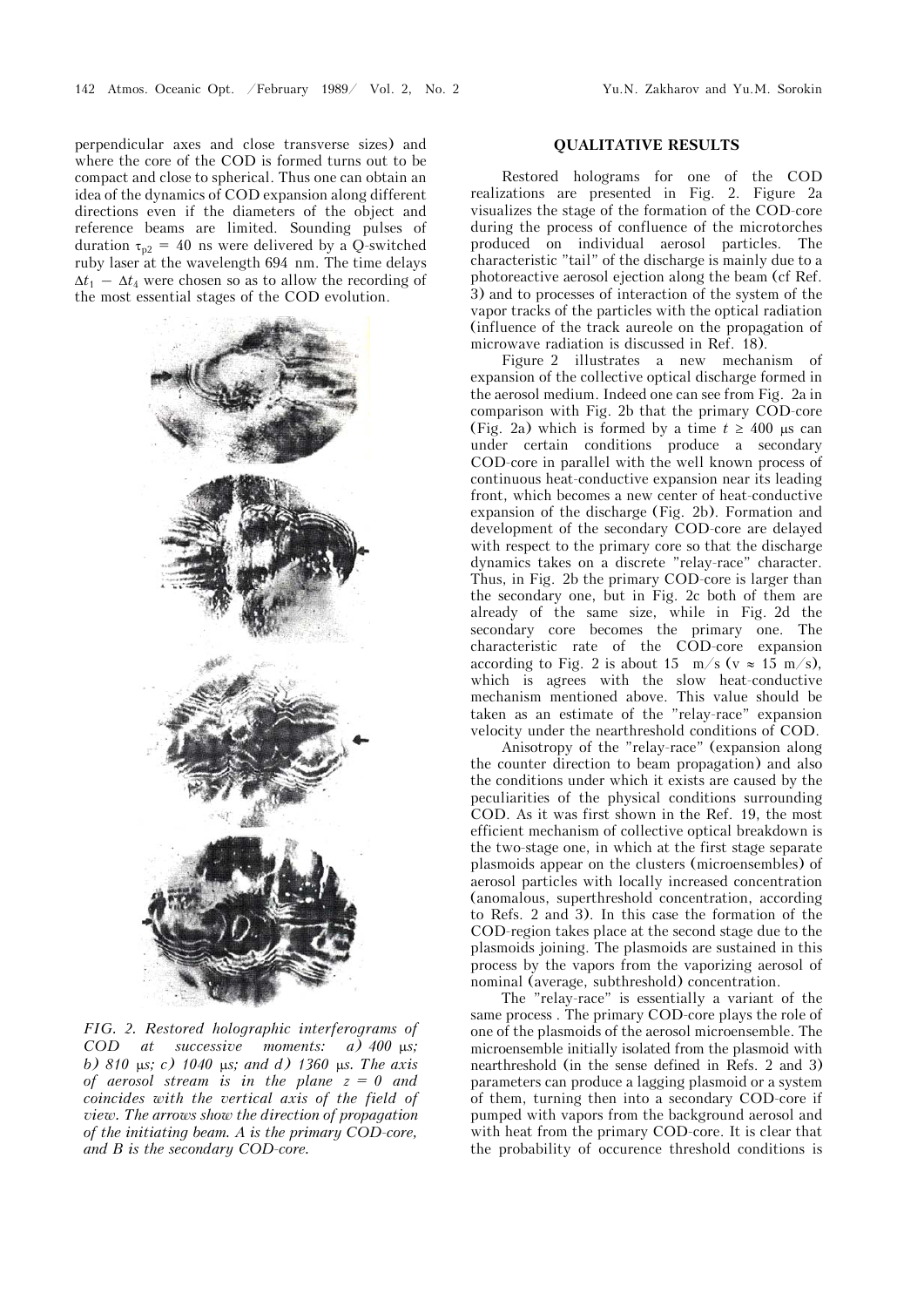highest when the aerosol microensembles are located along the beam, which explains the anisotropy of the "relay-race" expansion of COD towards the beam. In the direction along the beam the "relay-race" is suppressed by the photoreactive ejection of those aerosol particles having velocities greater than the heat-conductive velocity.

The mechanism of COD expansion discussed here explains the increase of the total lifetime of the discharge. This increase can be seen from comparison of the time intervals assotiated with Fig. 2 with the data in Ref. 14, where it was found using the results of shadow diagnostics, that the process of relaxation begins already at times  $t \sim 0.5$  ms. Similar conclusions can be drawn from a comparison of Fig. 3 and Fig. 4 which depict the results obtained using COD-holograms for different realizations. In the case represented by the data in Fig. 3 the process of COD-expansion is observed more distinctly.

## **RESTORATION OF THE COD-PHYSICAL PARAMETERS**

Holographic interferograms of COD obtained experimentally (see Fig. 2) even under conditions of cylidrical symmetry of the object in the working plane do not yet allow yet the restoration of the profiles of the COD-physical parameters in the image space.

To obtain a unique solution of this problem, some additional assumptions based on knowledge of some physical characteristics of the development of the object are necessary. The simplest assumption is used in the Ref. 10. It is based on the slow heat-conductive mechanism of COD formation and can be reduced to isobarity of the object at all stages of its development under the condition of local thermodynamic equilibrium (LTE). The validity of the assumption of the existence of LTE conditions in COD is confirmed by data obtained using syncronous shadow diagnostics at the two wavelengths<sup>12</sup>. To elucidate the spatial structure of the pressure field and to estimate its value in the COD with due regard for the molecular component, the authors of Ref. 14 have used a rather artificial division of the COD into two regions in one of which (internal) the aerosol component is supposed to be fully ionized while in the other one (external) the neutral component is supposed to make the main contribution to the phase shifts.

The quantitative threshold model of COD  $\frac{1}{2}$  developed at present<sup>2,3</sup> enables one to put forward another, physically more natural and spatially uniform algorithm of restoration of profiles of such COD physical characteristics temperature and electron number density under conditions of LTE. This algorithm can be used even in the case of so-called "cold agglomeration"<sup>1</sup>. The basic assumption used to interpret this mechanism is that under near threshold conditions the temperature, at which the agglomeration of the microtorches takes place is close to the boiling temperature  $T<sub>b</sub>$  of the aerosol substance. This assumption is insufficient to restore the pressure

profile, but it is sufficient to estimate its value supposing only instantaneous isobarity of the COD-core. The cineholograms were processed according to this latter algorithm was used for the cineholograms processing. In this case the temperature  $T = T<sub>b</sub>$  was taken at the boundary of the COD-core. The results are given in Figs. 3 and4. Here the dashed lines show the temperature level of the microtorch agglomerations ( $T = T_b \sim 4 \times 10^3$  K).



*FIG. 3. Profiles of the physical parameters of COD corresponding to the cineholograms in Fig. 2.*



*FIG. 4. Profiles of the physical parameters of COD in the absence of the "relay-race" mechanism of the discharge expansion at successive moments:*   $1 - 440$   $\mu$ s;  $2 - 800$   $\mu$ s;  $3 - 1200$   $\mu$ s.

Figure 3 depicts the successive profiles of temperature and electron number density along the axis of the aerosol stream in the presence of the "relay-race" mechanism of COD-expansion (see interferograms in Fig. 2). In Fig. 4 the profiles of the same physical parameters are restored approximately at the same moments of the realization at which the "relay-race" mechanism is absent.

For the realization corresponding to Figs. 2 and 3 the following estimates of the pressure in the COD-core were obtained at the successive moments:  $P_1 = 6.5$  atm;  $P_2 = 8$  atm;  $P_3 = 9$  atm;